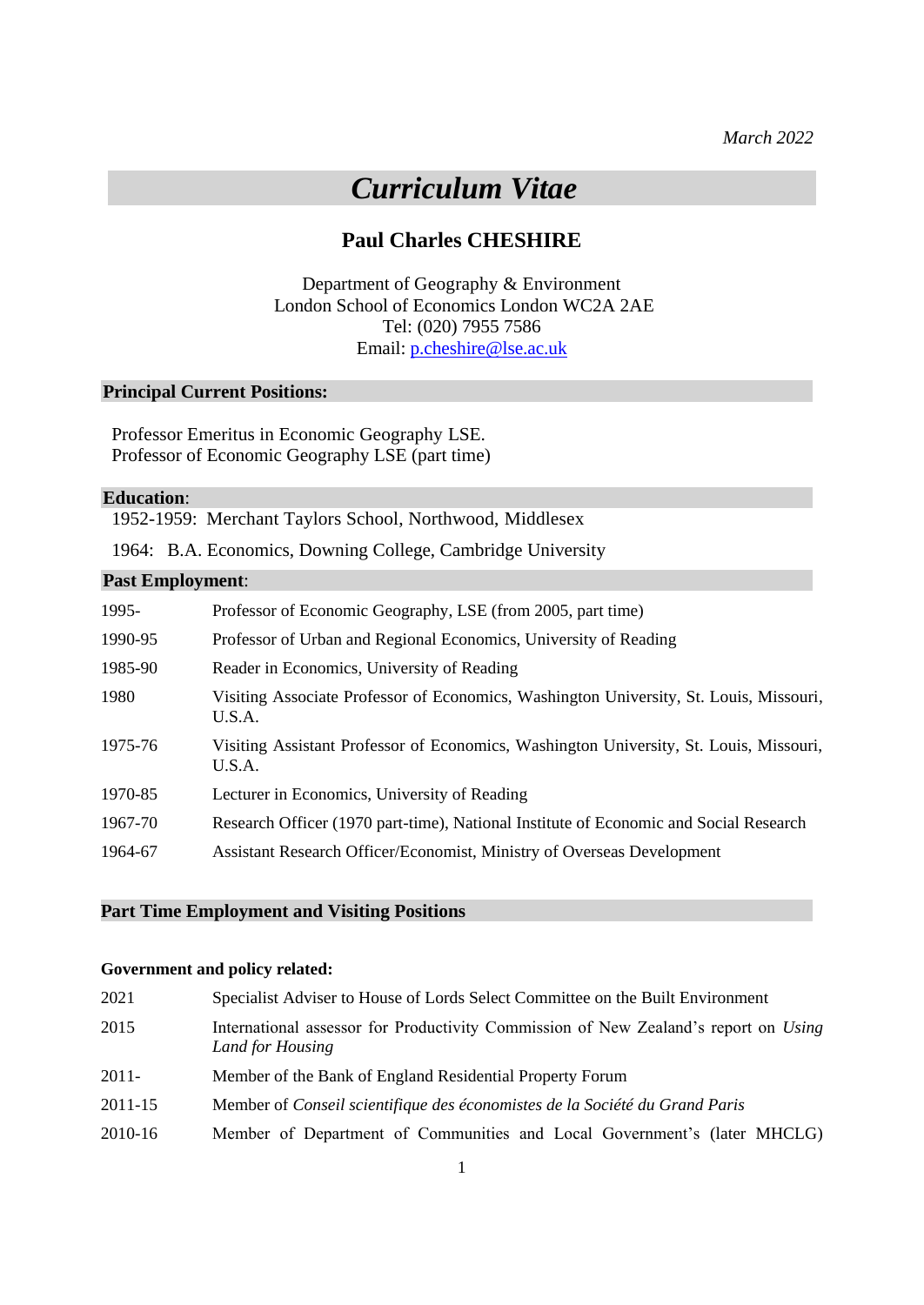|           | Planning Sounding Board                                                                                 |
|-----------|---------------------------------------------------------------------------------------------------------|
| 2010-2011 | Advisor to French Conseil scientifique du SOeS                                                          |
| 2007-10   | Member of DCLG's Expert Panels on 'Regions, Communities & Neighbourhoods' &<br>'Housing & Planning'     |
| 2006-10   | Member of the Board of National Housing & Planning Advice Unit                                          |
| 2006      | Member of the Expert Panel, Barker Review of Planning System                                            |
| 2005-8    | Advisor to Office of Deputy Prime Minister, member of Economics of Place group<br>(continued with DCLG) |
| 2005-7    | Academic Friend of the Eddington Enquiry: HM Treasury/DfT                                               |
| 2003-04   | <b>Consultant to Barker Enquiry</b>                                                                     |
| 1993-5    | Academic Advisor, Group for European Metropolitan Areas Comparative Analysis                            |
| 1994-8    | Member, Thames Valley Economic Partnership Inward Investment Task Force                                 |
| 1993-97   | Member, Planning Research Advisory Group, Dept. of the<br>Environment                                   |
| 1993-98   | Member, Thames Valley Economic Forum Task Force                                                         |
| 1988-89   | Adviser to Secretary General of OECD on rural regional development                                      |
| 1987-90   | <b>Consultant to OECD Environment Directorate</b>                                                       |
| 1973-74   | Consultant to the British Airports Authority                                                            |

## **Academic advisory:**

| 2013-18   | Member of the Executive Committee of the Urban Land Institute, UK                                           |
|-----------|-------------------------------------------------------------------------------------------------------------|
| 2010      | Member of the Scientific Committee of <i>Consolidor</i> (Spanish National Research Council)                 |
| 2008-2013 | Member of the Netherlands Institute for City Innovation Studies, International Scientific<br>Committee      |
| 1999-2009 | <b>Consultant to Property Market Analysis Ltd</b>                                                           |
| 1994      | Consultant to Economist Advisory Group/Anglo German Foundation                                              |
| 1990-94   | International Representative on Working Party established by Consiglio Italiano per le<br>Scienze Sociali   |
| 1994-5    | Academic Advisor, Lincoln Land Institute, Boston, USA                                                       |
| 1987-97   | Member of the Board of European Institute for Comparative Urban Research, Erasmus<br>University, Rotterdam  |
| 1984-87   | Member, ESRC Environmental Issues Steering Group                                                            |
| 1983-84   | Chair, ESRC Review Panel for Centre for Urban and Regional Development Studies<br>(University of Newcastle) |
| 1983-87   | Member, ESRC Environment and Planning Committee                                                             |
| 1974      | Academic Consultant to the Open University                                                                  |
| 1970-71   | Academic Consultant to the Open University                                                                  |
| 1970-72   | Consultant to the National Institute of Economic and Social Research                                        |
|           |                                                                                                             |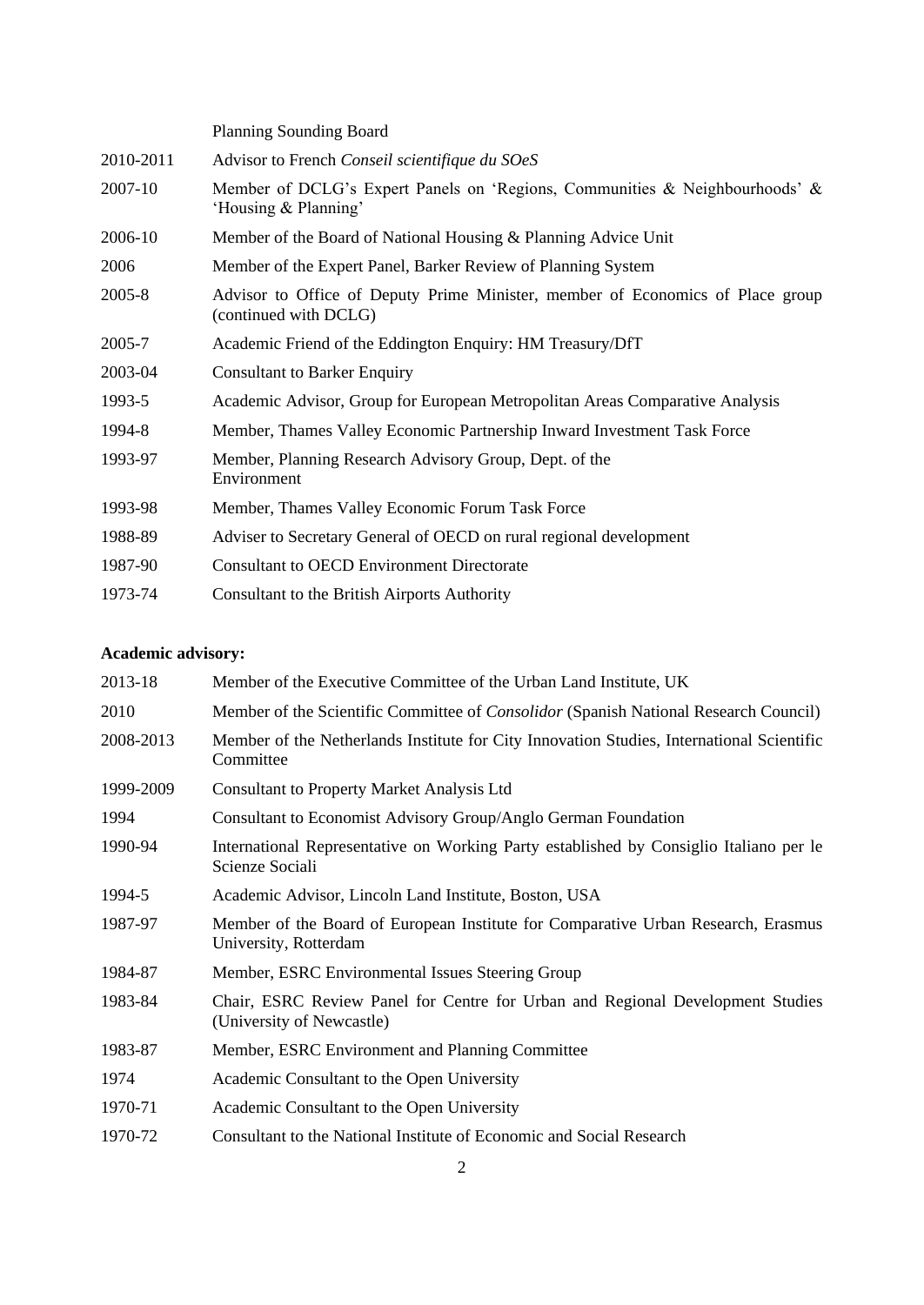## **Academic leadership:**

| 2006-09   | President of the European Regional Science Association                               |
|-----------|--------------------------------------------------------------------------------------|
| 2006-15   | Associate Editor of Spatial Economic Analysis                                        |
| 2006-     | Associate Editor of Journal of Property Research                                     |
| 2005      | Visiting Professor, Economics Department, University of Venice, Italy                |
| 2003-06   | Vice President of the European Regional Science Association                          |
| 2000      | Visiting Fellow, Lincoln Institute for Land Policy, Cambridge MA                     |
| 1997-2018 | Associate Editor, Annals of Regional Science                                         |
| 1996      | Visiting Professor, Bocconi University, Milan, Italy                                 |
| 1995      | Visiting Professor, ORL Institute, ETH, Zurich, Switzerland                          |
| 1994      | Visiting Professor, University of Canterbury, New Zealand                            |
| 1978-83   | Visiting Lecturer in Overseas Study Programme, Stanford University at Cliveden, U.K. |
|           |                                                                                      |

## **Honours/Awards:**

| 2017     | Commander of the Order of the British Empire (CBE) for 'services to economics and<br>housing', New Year's List     |
|----------|--------------------------------------------------------------------------------------------------------------------|
| 2009     | EIB-ERSA Prize for Regional Science                                                                                |
| 2007     | European Real Estate Society Grosvenor Prize for best paper in Real Estate<br>Development at ERES Conference, 2007 |
| 2007-    | Elected Fellow of the Academy of the Social Sciences                                                               |
| $2007 -$ | Elected Fellow of the Weimer School of Advanced Studies in Real Estate and Land<br>Economics                       |
| 2005     | Royal Economic Society's Prize for best paper published in the <i>Economic Journal</i> in<br>2004                  |
| 2000     | Leverhulme Research Fellowship                                                                                     |
| 1993     | Leading Edge Scholar Award, Oberlin College, Ohio, USA                                                             |
| 1990     | Jean Monnet Project Award                                                                                          |
| 1990     | Leading Edge Scholar Award, Oberlin College, Ohio, USA                                                             |
| 1989     | Winner of Donald Robertson Memorial Prize: best paper in Urban Studies                                             |

## **Administrative Responsibilities**

### **London School of Economics**

| 2008-   | Founding Member of the MSc Real Estate Economics & Finance Advisory Board |
|---------|---------------------------------------------------------------------------|
| 2001-04 | Convener (Chair) of Department                                            |
| 1997-01 | Founding Director of the MSc in Real Estate Economics & Finance           |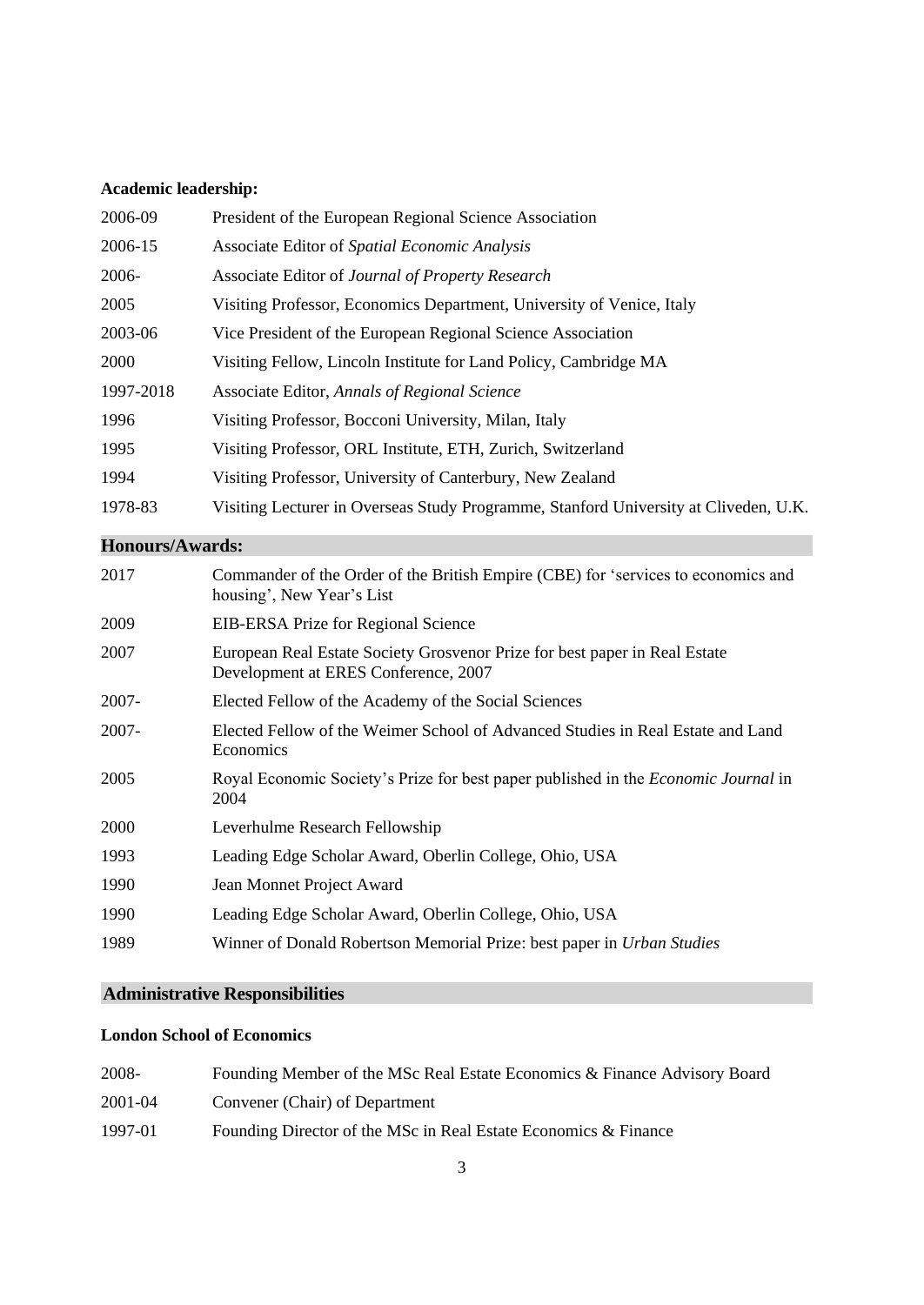| 1997-2000 | Member of the Academic Planning and Resources Committee          |
|-----------|------------------------------------------------------------------|
| 1997-2001 | Departmental Director of Graduate Studies                        |
| 1995-98   | Member of the School Research Committee                          |
| 1995-98   | Member of the European Institute Committee                       |
| 1995-6    | Chair of the Metropolitan Institute Committee                    |
| 1995-97   | Member of the Architecture and City Planning Programme Committee |
| 1995-2004 | Chair of the Departmental Research Committee                     |
| 1995-2002 | Editor of the Departmental Research Papers                       |

Various roles at **The University of Reading** including being an elected academic representative on Council

## **Principal Research Grants**

| 2019 | Argent, Berkeley Group, Clarion Housing Group, Homes England & MHCLG, Oxford                 |
|------|----------------------------------------------------------------------------------------------|
|      | Housing Sprint, Land Report.                                                                 |
| 2008 | BERR[BIS], DCLG & Welsh Assembly, Spatial Economics Research Centre - Co-                    |
|      | investigator and Programme Director                                                          |
| 2006 | H.M. Treasury, Estimating the 'Cost' of Regulatory Restrictions on the Price of Office       |
|      | and Hotel Space                                                                              |
| 2004 | Rowntree Foundation Research Grant, Urban economic dynamics: the implications for            |
|      | helping places                                                                               |
| 2002 | Leverhulme Symposium Grant, the Resurgent City. (with I.R. Gordon)                           |
| 2001 | Lincoln Institute for Land Policy International Workshop Grant, Analysis of Urban Land       |
|      | Markets and the Impact of Land Market Regulation (with S.C. Sheppard)                        |
| 2000 | Leverhulme Research Fellowship, The mediating role of housing markets in cities              |
| 1999 | European Commission & Department of the Environment, Transport and the Regions: The          |
|      | Competitiveness of the Leading European Metropolitan Areas at the beginning of the $21^{st}$ |
|      | Century: GEMACA II                                                                           |
| 1997 | Department of the Environment, Transport and the Regions: A Microsimulation Model of         |
|      | the Impact of Land Use Planning on the Price of Land and Housing. (with S.C. Sheppard)       |
| 1997 | ESRC Cities Programme: Interurban Divergences of Unemployment and Income.                    |
| 1995 | Harlesden City Challenge: Evaluation.                                                        |
| 1994 | English Heritage: The Economic Value of Urban Conservation                                   |
| 1993 | ESRC: Single European Market Initiative: Territorial Competition and the Single              |
|      | European Market: Phase II. (with I.R. Gordon)                                                |
| 1993 | Lend Lease International: The Pattern of Future Economic Growth in Europe's Cities.          |
| 1991 | ESRC: Single European Market Initiative: Territorial Competition and the Single              |
|      | European Market. (with I.R. Gordon)                                                          |
| 1989 | Stockholm Regional Planning Council: Functional Urban Regions; a data base for the           |
|      | largest FURs of EC and EFTA Countries.                                                       |
| 1988 | European Commission research contract: The Development of an Action Programme for            |
|      | the Most Disadvantaged Urban Areas of the Community.                                         |
| 1988 | European Commission research contract: Urban Problems in EC Countries; Update and            |
|      | Data Consolidation                                                                           |
| 1986 | European Commission research contract: Urban Problems in Spain and Portugal                  |
| 1985 | European Commission research contract: Feasibility Study for Small Area Statistics           |
| 1985 | Manpower Services Commission research contract: Local Collaborative Projects                 |
|      | Evaluation                                                                                   |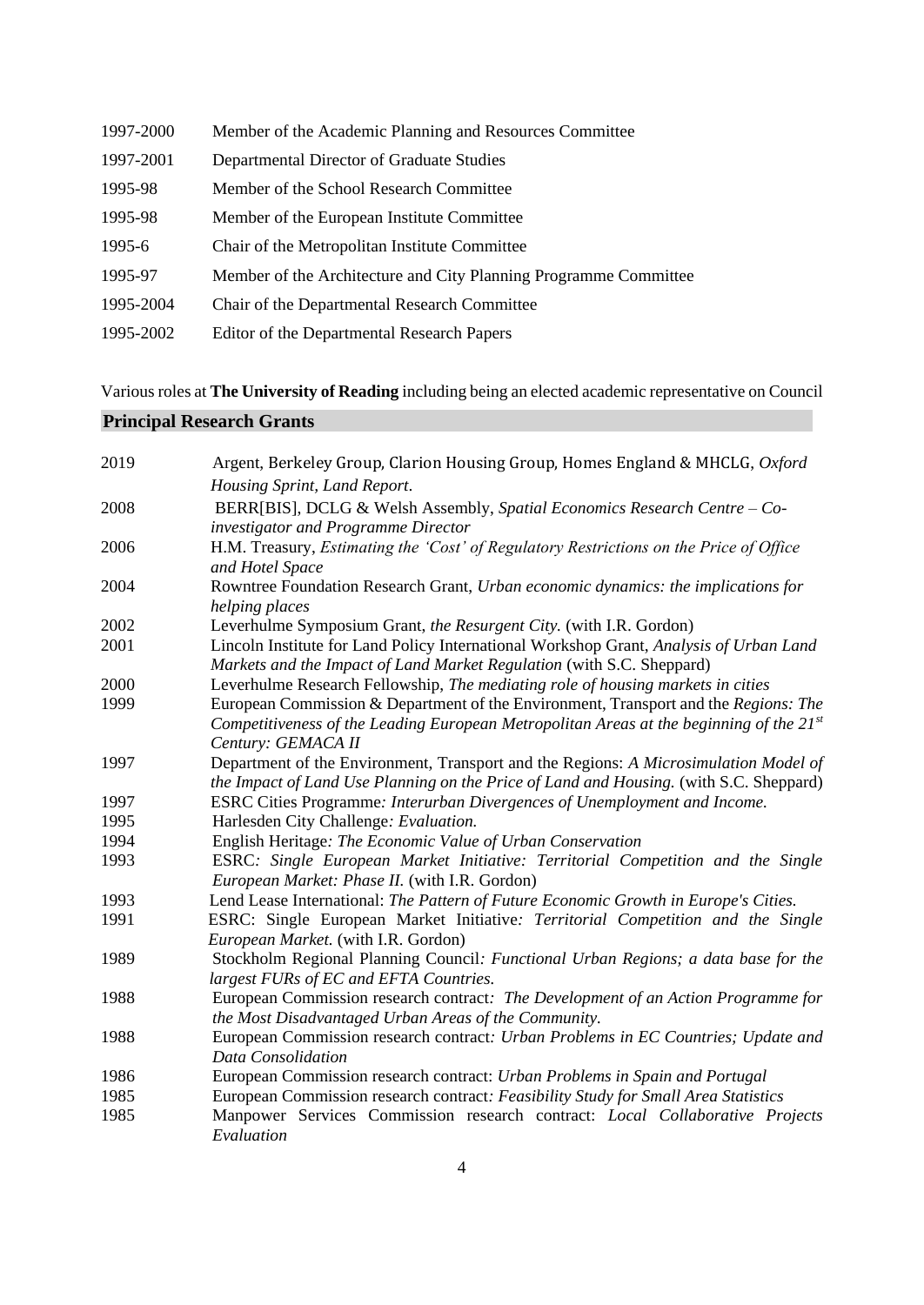| 1985 | European Commission research contract: Problems of Urban Growth                    |
|------|------------------------------------------------------------------------------------|
| 1984 | Manpower Services Commission research contract: The Wider Local Labour market      |
|      | effects of the YTS and YWS schemes                                                 |
| 1983 | SSRC: The Costs and Economic Consequences of the British Planning System - a pilot |
|      | study.                                                                             |
| 1983 | SSRC: The M4 Corridor: the Genesis of High Technology Industry (with MI Bremen)    |

- SSRC: *The M4 Corridor: the Genesis of High Technology Industry.* (with M.J. Bremen, P. Hall and D. Hart)
- European Commission research contract*: Regional Policy and Urban Decline*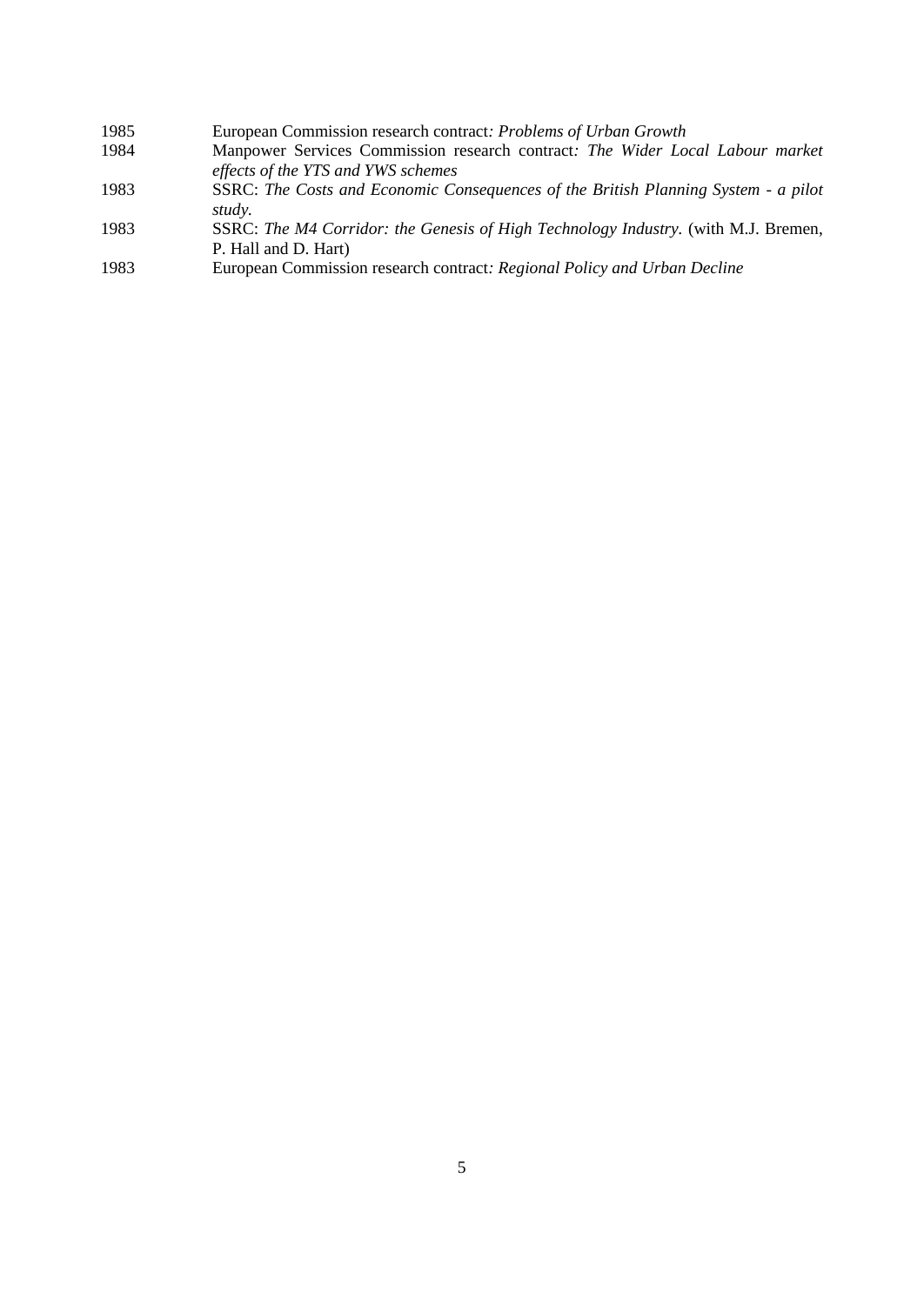#### **Publications**

#### **Books - authored:**

*Regional Unemployment Differences*, Regional Papers II, Cambridge University Press, 40, 1973.

*Agriculture, the Countryside and Amenity: an economic critique*, London: Methuen, 162, 1983. (with J.K. Bowers) New edition re-issued by Routledge 2019.

*Urban Problems in Western Europe: an economic analysis*, London: Unwin Hyman, 268, 1989. (with D.G. Hay) : New edition published 2017 in Routledge *Library Series: Urban Studies* of outstanding books published from 1950 to 1990.

*Urban Economics and Urban Policy: Challenging conventional policy wisdom,* Cheltenham, Edward Elgar, 238, 2014. (with M.A. Nathan and H.G. Overman)

*Homes on the right tracks: Greening the Green Belt to solve the housing crisis, London: The Centre for* Cities, 2019, 25. ISBN: 978-1-9162447-0-2 (with Boyana Buyuklieva)

*Home Truths: Options for Reforming Residential Property Taxes in England, London: Bright Blue,* 89, 2021: (with C.A.L.Hilber) ISBN: 978-1-911128-99-1: [https://www.brightblue.org.uk/portfolio/home](https://www.brightblue.org.uk/portfolio/home-truths-options-for-reforming/)[truths-options-for-reforming/](https://www.brightblue.org.uk/portfolio/home-truths-options-for-reforming/)

#### **Books - edited:**

*Urban and Regional Economics*, Aldershot: Edward Elgar, 380, 1991. (edited with A. W. Evans)

*Urban Economic Development in the U.S and Western Europe*, Urban Institute Press, Washington D.C., xx + 622, 1993. (edited with A. Summers and L. Senn) Second and revised edition published 1999.

*Territorial Competition in an Integrating Europe: local impact and public policy*. Aldershot: Avebury, 325, 1995. (edited with I.R. Gordon)

*Handbook of Regional & Urban Economics, Vol. 3: Applied Urban Economics,* Amsterdam: North Holland, 762 + xxiii, 1999. (edited with E.S. Mills) (Chinese edition published 2001)

*Recent Developments in Urban and Regional Economics*, Aldershot: Edward Elgar, 607 + xxvi, 2004. (edited with G. Duranton)

*New Directions in Regional Economic Development,* Berlin: Springer-Verlag, 414+xii, 2009. (edited with Charlie Karlsson, Åke E. Andersson and Roger R. Stough)

*The Economics of Land Markets and their Regulation,* Cheltenham, Edward Elgar, 2017. (edited with C.A.L.Hilber)

#### **Special Issues of Peer Reviewed Journals Edited**

*Regional Science and Urban Economics*: '[Analysis of Urban Land Markets](https://www.sciencedirect.com/science/journal/01660462/34/6) and the Impact of Land [Market Regulation'](https://www.sciencedirect.com/science/journal/01660462/34/6) Volume 34, No 6, 2004 (with S. Sheppard)

*Economic Journal*: 'Feature: The Price of Access to Better Neighbourhoods', Volume 114, Issue 499, F391-F571, November 2004 (with S. Sheppard)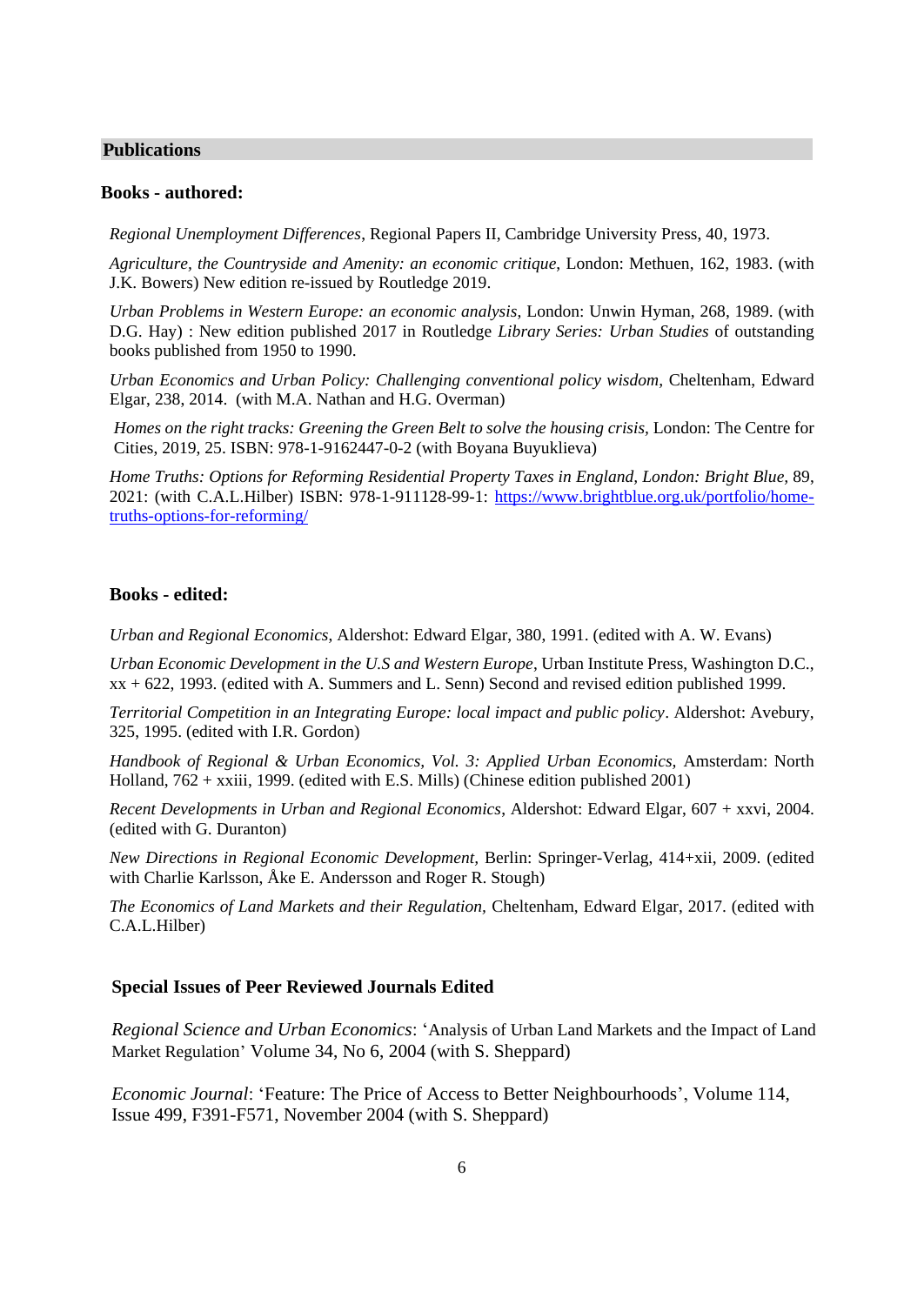*Journal of Housing Economics:* Housing in Europe, Volume 42 (2018) (with C.A.L. Hilber)

#### **Articles in Peer Reviewed Journals**

'Joint Consumption Benefits in Recreational Site "Surplus": an empirical estimate', *Regional Studies*, **V**, 3, 343-51, 1976. (with M.J. Stabler)

'Inner Areas as Spatial Labour Markets; a critique of the Inner Area Studies', *Urban Studies*, **16**, 1, 29- 43, 1979.

'The Regional Demand for Labour Services: a suggested explanation for observed differences', *Scottish Journal of Political Economy*, **28**, 1, 95-99, 1981.

'Inner Areas as Spatial Labour Markets: a rejoinder', *Urban Studies*, **18**, 2, 227-229, 1981.

'Goal Programming and Allocating Children to Secondary Schools in Reading', *Journal of the Operational Research Society,* **35**, 8, 719-30, 1984. (with C. Sutcliffe and J. Board)

'Les effets économiques et écologiques de la politique agricole commune', *Revue francaise des finances publiques*, 10, 87-103, 1985.

'Problems of Urban Decline and Growth in EEC Countries: or measuring degrees of elephantness', *Urban Studies*, **23**, 2, 131-49, 1986. (with G. Carbonaro and D.G. Hay)

'Urban Revival in Sight: the end is where we start from?', *Local Economy*, **3**, 2, 96-108, 1988.

'Decentralisation and De-urbanisation - a comment', *The Geographical Journal*, Part I, **155**, March, 77-8, 1989.

'British Planning Policy and Access to the Housing Market: some empirical estimates', *Urban Studies*, **26**, 5, 469-85, 1989. (with S. Sheppard) (Reprinted in Willis, K., K. Button and P. Nijkamp (eds.) *Environmental Evaluation*, Cheltenham; Edward Elgar.)

'The Outlook for Development in London', *Land Development Studies*, **7**, 1, 41-54, 1990.

'Explaining the Recent Performance of the Major Urban Regions of the European Community', *Urban Studies*, **27**, 3, 311-33, 1990.

'Causal Factors in European Urban Change, 1971-88: a further analysis', *Belgische Vereniging voor Aardrijkskundige*, 7-28, 1991/1.

'Fattori causali nelle trasformazioni urbane: un analisi della maggiori aree urbane della comunita Europea' *Rivista Economica del Mezzogiorno*, **V**, 3, 527-57, 1991.

'Purpose-built for failure? the structure of local, regional and national government in Britain', *Environment and Planning C*, **10**, 355-69, 1992. (with E. D'Arcy and B. Giussani)

'On the Price of Land and the Value of Amenities', *Economica*, **62**, 247-67, 1995. (with S. Sheppard) Reprinted in several collections.

'A New Phase of Urban Development in Western Europe? The evidence for the 1980s', *Urban Studies*, **32**, 7, 1045-63, 1995.

'European Urban Economic Growth: testing theory and policy prescriptions', *Urban Studies*, **33**, 7, 1111-28, 1996. (with G. Carbonaro) (Reprinted in Armstrong, A. and Taylor, J. 1999, *The Economics of Regional Policy*, The International Library of Critical Writings in Economics, Cheltenham: Edward Elgar.)

'Territorial Competition and the Logic of Collective (In)action', *International Journal of Urban and Regional Research*, **20**, 3, 383-99, 1996. (with I.R. Gordon)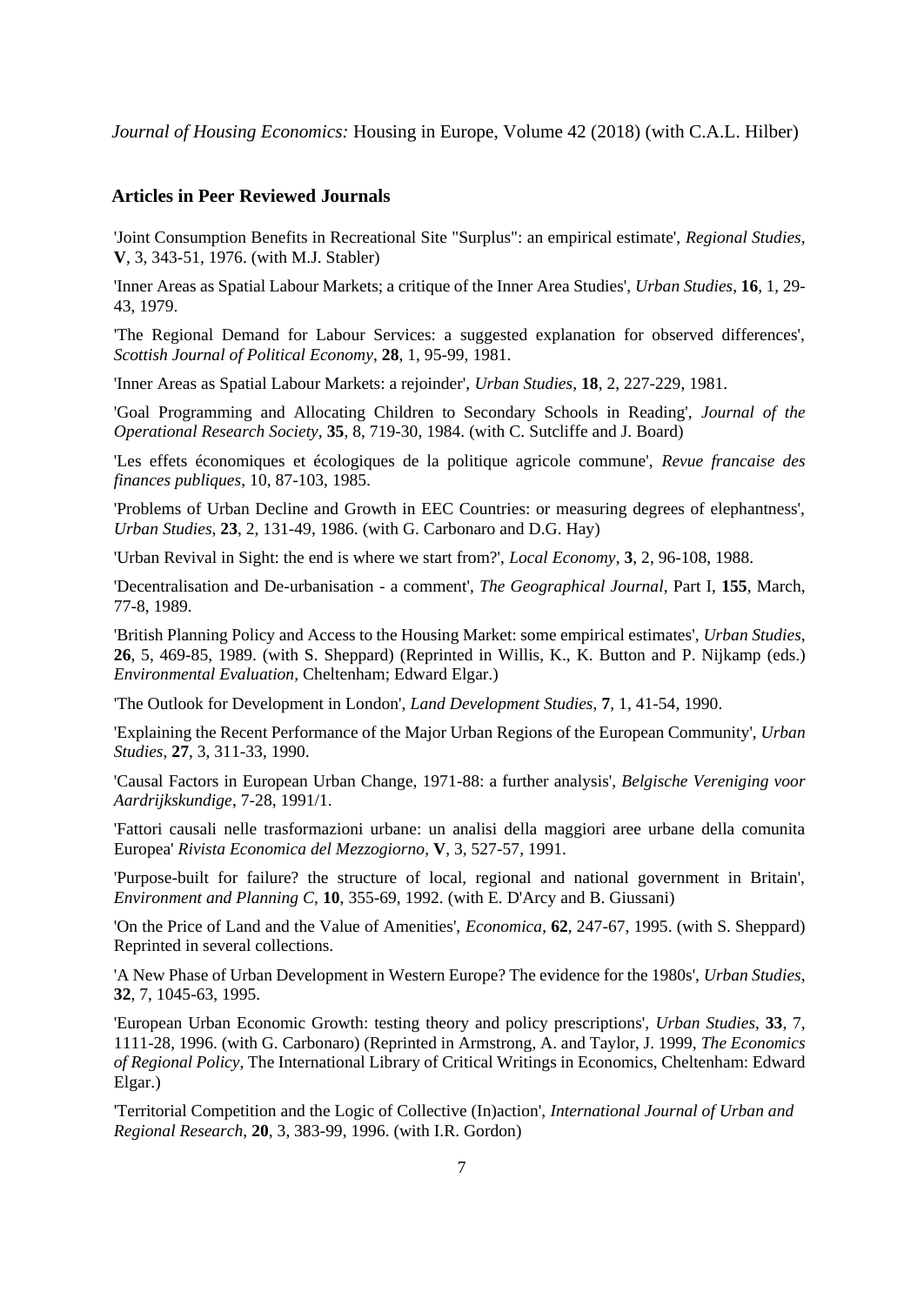'Estimating the demand for housing, land and neighbourhood characteristics', *Oxford Bulletin of Economics and Statistics*, **60**, 3, 357-82, 1998. (with S. Sheppard)

'Long-term system adjustment to traffic restrictions: the example of Milan'*, Environment and Planning A*, **30**, 1313-22, 1998. (with A. W. Evans and G. Gorla)

'Territorial Competition: some lessons for policy', *The Annals of Regional Science*, **32**, 3, 321-46, 1998. (with I.R. Gordon)

'Cities in Competition: Articulating the Gains from Integration', *Urban Studies*, **36**, 5-6,843-64, 1999.

'Endogenous Processes in European Regional Growth: Implications for Convergence and Policy', *Growth and Change* **31**, 4, 455-79, 2000. (with S. Magrini)

'More useful Londons: The comparative development of alternative concepts of London', *Geographica Helvetica*, **56**, 3, 179-92, 2001. (with G. Gornostaeva)

'Welfare Economics of Land Use Regulation', *Journal of Urban Economics,* **52**, 242-69, 2002. (with S. Sheppard)

'The British Housing Market: Contained and Exploding'*, Urban Policy and Research*, **22**, 1, 13-22, 2004.

'Growth, Development and Innovation: a look backward and forward', *Papers in Regional Science*, **83**, 249-67, 2004. (with E.J. Malecki)

'Land markets and land market regulation: progress towards understanding', *Regional Science and Urban Economics*, **34**, 6, 619-637, 2004. (with S. Sheppard)

'Capitalising the Value of Free Schools: The Impact of Supply Constraints and Uncertainty', *Economic Journal* November, F397-424, 2004. (with S. Sheppard) Awarded Best Paper Prize by Royal Economic Society and *Economic Journal* for 2004.

'Introduction to Feature: The Price of Access to Better Neighbourhoods', *Economic Journal,* November, F391-97, 2004. (with S. Sheppard)

'The Introduction of Price Signals into Land Use Planning Decision-making: a proposal' *Urban Studies,* **42**, 4, 647-63, April, 2005. (with S. Sheppard)

'Unpriced Regulatory Risk and the Competition of Rules: unconsidered implications of land use planning', *Journal of Property Research*, **22**, 2/3, 225-44, 2005.

'Population Growth in European Cities: weather matters – but only nationally' *Regional Studies*, **40**, 1, 23-37, 2006. (with S. Magrini)

'Resurgent Cities, Urban Myths and Policy Hubris: What we need to know', *Urban Studies*, **43,** 8, 1231- 46, 2006.

'Reflections on the Nature and Policy Implications of Planning Restrictions on Housing Supply' *Oxford Review of Economic Policy*, **24**, 1, 50-8, 2008.

'Office Space Supply Restrictions in Britain: The Political Economy of Market Revenge' *Economic Journal*, **118**, (June) F185-F221, 2008. <http://eprints.lse.ac.uk/4372/> (with C. Hilber)

'Urban Growth Drivers in a Europe of Sticky People and Implicit Boundaries', *Journal of Economic Geography,* **9***,* 1, 85-115, 2009*.* <http://eprints.lse.ac.uk/30774/> (with S. Magrini)

'Policies for Mixed Communities: a faith-based displacement activity?' *International Regional Science Review*, **32**, 3, 343-75, 2009. http://eprints.lse.ac.uk/30783/

'Land market regulation: market versus policy failures', *Journal of Property Research*, **30**, 3, 170-88, 2013. DOI: 10.1080/09599916.2013.791339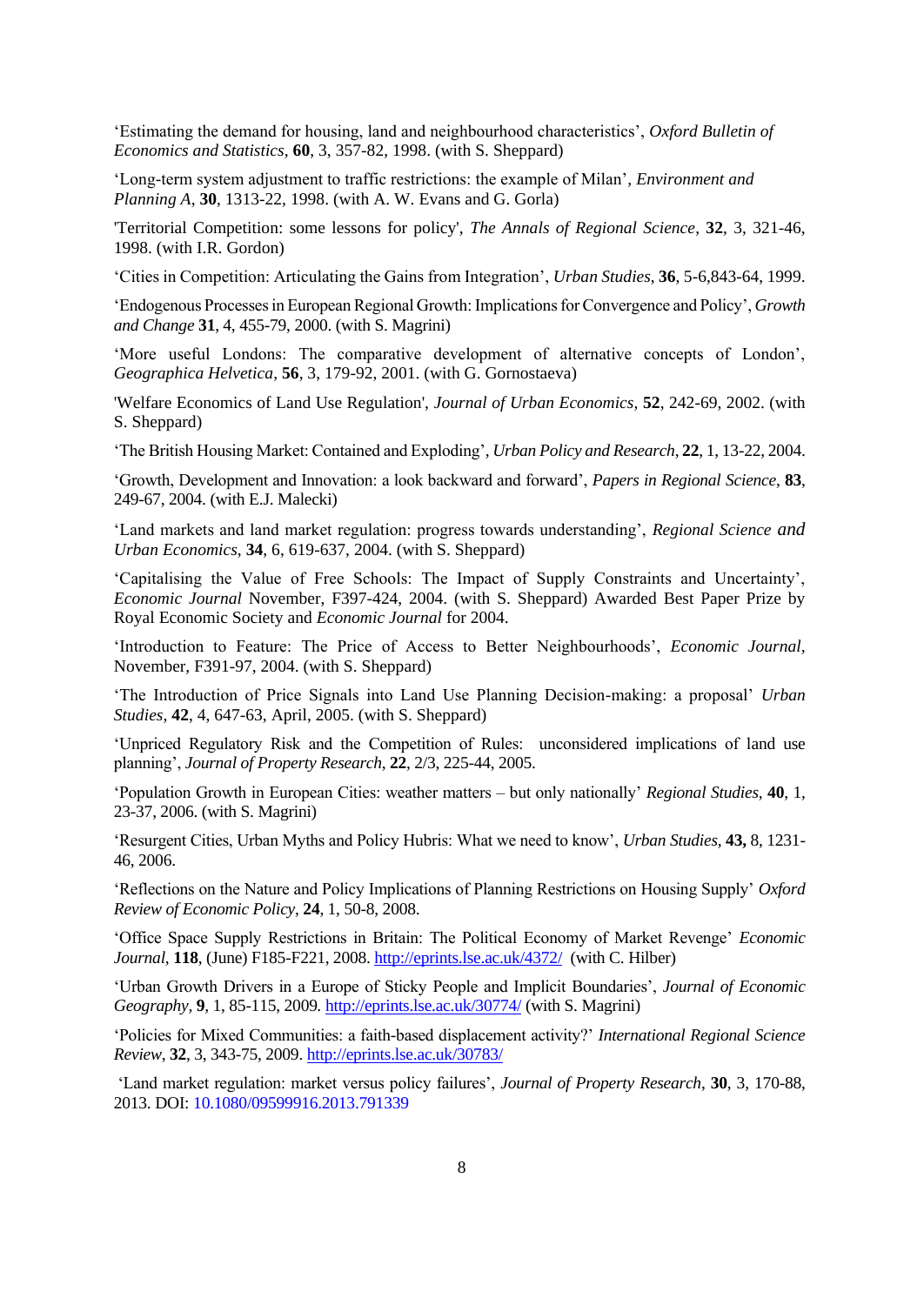'Land Use Regulation and Productivity – Land Matters**:** Evidence from a UK supermarket chain', *Journal of Economic Geography*, **15**, 1, 43-73, 2015. doi: 10.1093/jeg/lbu007. <http://eprints.lse.ac.uk/56080/> (with C. Hilber and I. Kaplanis)

'Empty homes, longer commutes: the unintended consequences of more restrictive local planning', the *Journal of Public Economics*, **158**, 126-151, 2018. doi: 10.1016/j.jpubeco.2017.12.006 (with Christian Hilber and Hans Koster) <http://eprints.lse.ac.uk/86441/>

'Social tenants' health: Evaluating the effectiveness of landlord interventions', *Journal of Epidemiology & Community Health, J Epidemiology and Community Health,* 72:413-419, 2018. doi:10.1136/jech-2017-209888.<http://eprints.lse.ac.uk/85599/> (with Steve Gibbons and Jemma Mouland)

**'**Take me to the Centre of your Town! Using Micro-Geographical Data to Identify Town Centres', *CESifo Economic Studies,* **64**, 2, 255–291, 2018 <https://doi.org/10.1093/cesifo/ify002> (with Christian Hilber, Piero Montebruno and Rosa Sanchis-Guarner)

'Housing in Europe: a different continent – a continent of differences', *J. Housing Economics* (2018) //doi.org/10.1016/j.jhe.2018.11.001) (with Christian Hilber)

'Trophy Architects' and design as rent-seeking: Quantifying deadweight losses in a tightly regulated office market', (2020), *Economica,* **87**, 348, 1078-1104*:* <https://doi.org/10.1111/ecca.12339>(with G. H. Dericks)

'Offices scarce but housing scarcer: estimating the premium for office conversions', *Real Estate Economics,* (2021)<https://doi.org/10.1111/1540-6229.12345> (with K. Kaimakamis)

#### **Other Academic Articles:**

'Regional Problems and Regional Policy', *National Institute Economic Review*, **46**, November, 1968, 42-51. (with A.J. Brown and others)

'The Change in the Relationship between Unemployment and Earnings Increases: a review', *National Institute Economic Review*, **54**, November 1970, 44-63. (with J.K. Bowers and A.E. Webb)

'Some Aspects of the Labour Market, 1966-71', *National Institute Economic Review*, 62, November 1972, 75-88. (with J.K. Bowers, A.E. Webb and R. Weeden)

'The Anatomy of Job Creation? Industrial change in Britain's M4 Corridor', *Built Environment*, **9**, 1, 1983, 61-71. (with M. Breheny and R. Langridge)

'Problemas de decliven y crecimiento en las ciudades de Europa', *Estudios Territoriales*, **19**, 1985, 31- 56. (with D.G. Hay)

'Regiones urbanas y regiones rurales en la Communidad Europa: La evolucion de las ventajas de tipo espacial', *Estudios Territoriales*, **26**, 1988, 81-102.

'Restructuring Training: the contribution of the Local Collaborative Projects programme'*, Employment Gazette,* June 1988, 319-23. (with J. Pemberton)

'Urban Policy in the United Kingdom', *Cities and Regions*, **2**, November 1990.

'Las politicas regionales de la comunidad Europea: pasado y futoro', *Estudios Territoriales*, **35**, 1991, 17-48. (with R. Camagni, J.R. Cuadrado and J-P de Gaudemar)

'La competitivita delle citta Europee: provvedimenti e politiche', *Impresa & Stato*, No 27, 31-7, 1994.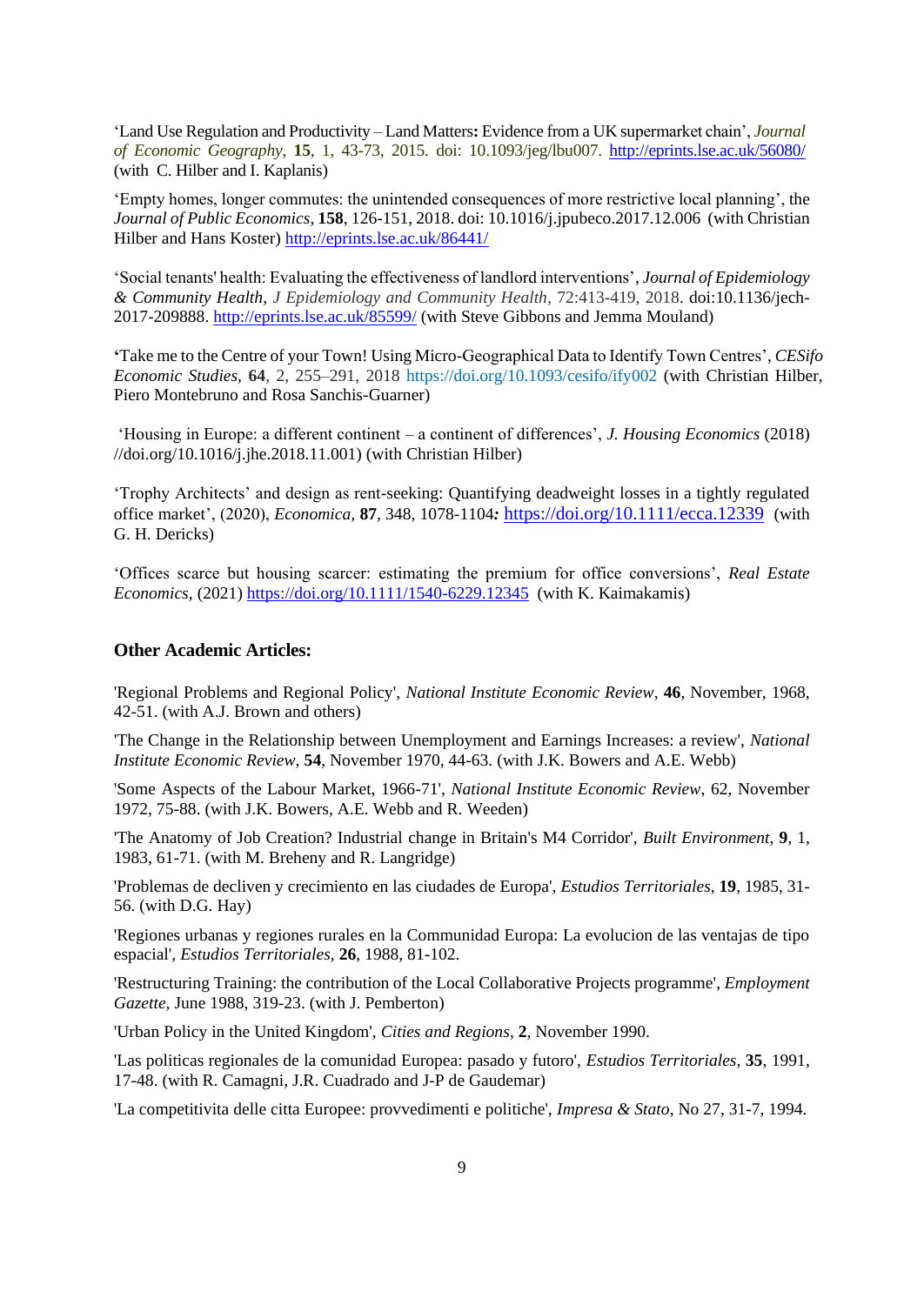'An Economic Analysis of Land Use Planning: some welfare and distributional effects of the British system; or the costs of constraint', *Vogon Journal,* No 19, 11-16, 1997. (with S. Sheppard)

'RDAs should champion local firms rather than seek outsiders', *Urban Environment Today*, 14, July 23, 1998. (with I.R. Gordon)

'Regional Problems and Solutions: The Need for a European Perspective', *North*, 9, 2/3, 1-5, 1998.

'Land Strapped: constrained land supply skews prices', *Roof: Housing Market Healthcheck*, Winter 8-9, 1999.

'Building on Brown Fields: the price we pay', *Planning in London*, **33**, April/June, 2000, 34-6. (with S. Sheppard)

'Londra nel contesto dello sviluppo urbano europeo' *Econommia Pubblica,* **XXX** suppl. al n. 3, 2000.

'Cities and Regions: comparable measures require comparable territories', *Cahier*, Jan 2003. (with G. Gornostaeva)

'An overview of London and its economy, *Cahier*, Jan 2003.

'Planners and Economists Debate Land Market Policy', *Lincoln Institute of Land Policy: Landlines*, 8-10, Jan 2003. (with R. Greenstein and S. Sheppard)

'The Problems of Two Dimensional Planning: an Economic Perspective', *Scienze Regionali*, **4**, 2, 149-64, 2005.

'Challenges in Regional Science', *Scienze Regionali*, **6**, 2, 151-62, 2007.

'Optimal Areas for Planning, Local Economic Development and Transportation', *Region Direct*, **1**, 1, 10-29, 2008.

'Places in Places but People Everywhere', in *OECD Regional Outlook* 2011, Paris: OECD ISBN: 9789264111707

'London's Greenbelt and London's Housing Crisis: myth versus reality', *Planning in London*, April/June, 34-6, 2014.

'The Housing Challenge – Policy: Regulating the market'*, Geographical*: The Royal Geographical Society (with IBG), 51, August, 2016.

'Land Markets: market failure, policy failure – which dominates, where?', *Regional Science Association International Newsletter*, November 2016, 7-9.

'How to capture land value rises', *Planning*, 2045, 10 February 2017, 16-18.

'Unintended consequences of restrictions on housing', *Planning in London*, April/June, 50-55, 2018.

'Measuring Affordability: Alternative Perspectives', Introduction to *14th Annual Demographia International Housing Affordability Survey: 2018*, http://www.performanceurbanplanning.org/, New Zealand: Christchurch. (with C.A,L, Hilber and F. Carozzi ) [http://www.demographia.com/db-dhi](http://www.demographia.com/db-dhi-index.htm)[index.htm](http://www.demographia.com/db-dhi-index.htm)

'Broken market or broken policy? The unintended consequences of restrictive planning', *National Institute Economic Review*, **245**, August 2018, R9-19. <http://eprints.lse.ac.uk/90240/>

'The Costs of Containment: Or the Need to Plan for Urban Growth'*, CESifo Forum* 3, 2019 September Volume 20, 10-14.

#### **Chapters in books:**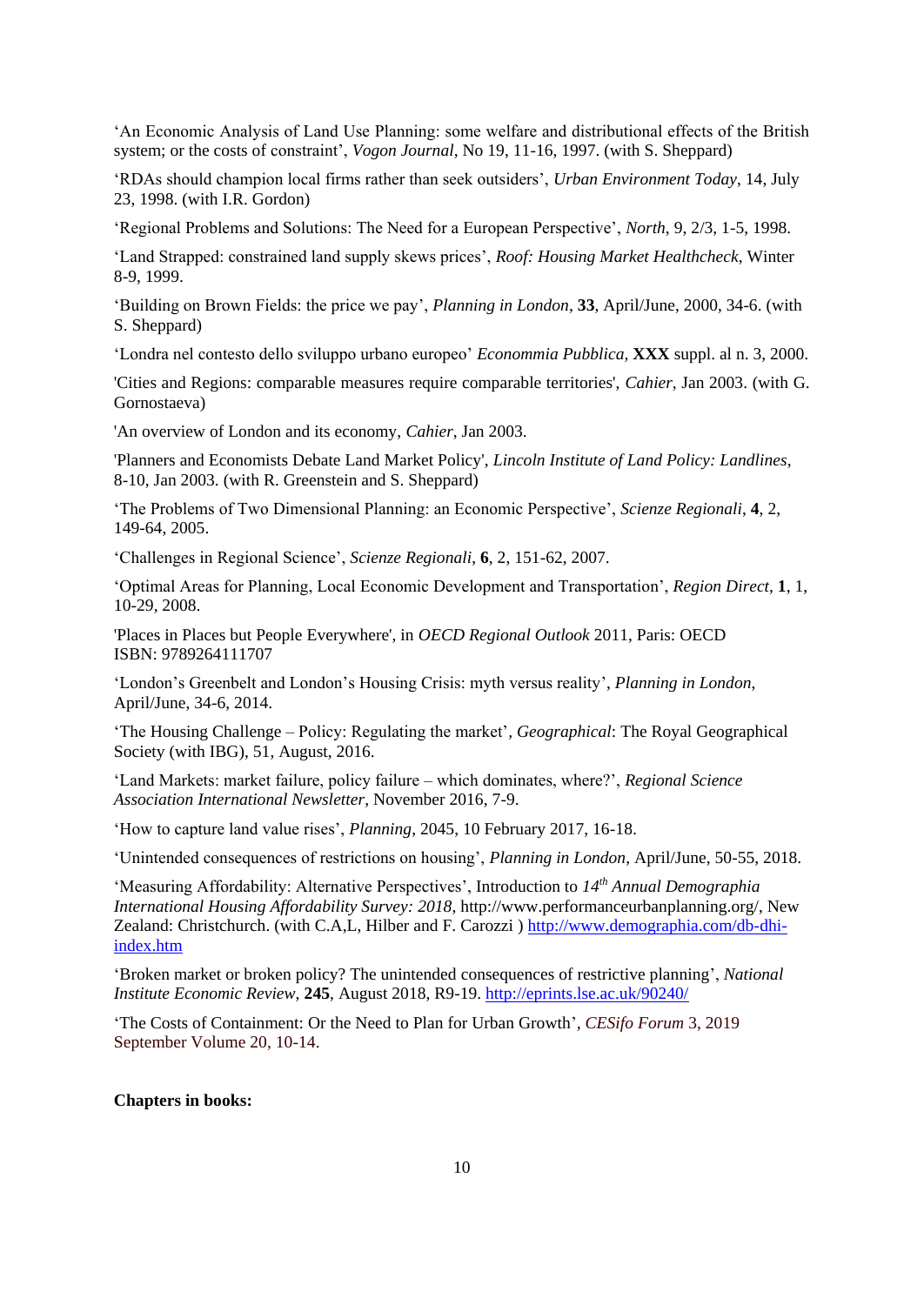'The Management of the Market: the economic arm of agricultural policy', in *Decision Making in Britain: Agriculture,* Open University Press, 1972. Revised and updated, 57-82, 1975.

'Unemployment and Spatial Inequality', in *Inflation, Development and Integration: Essays in Honour of A.J. Brown*, J. K. Bowers (ed.), Leeds University Press, 263-78, 1979.

'Labour Market Theory and Spatial Unemployment: the role of demand reconsidered', in R.L. Martin (ed.), *Regional Wage Inflation and Unemployment,* Pion, 189-207, 1981.

'Lo stati attuale del dibattito', in G. Fornengo (ed*.) Politiche Regionali e Declino Urbano - il caso del Comprensorio di Torino,* Franco Angeli, 19-75, 1985.

'The Anatomy of Job Creation: industrial change in Britain's M4 Corridor', in Hall, P. and A. Markusen (eds.) *Silicon Landscapes,* Allen and Unwin, 118-33, 1985. (with M. Breheny and R. Langridge) (Reprinted from *Built Environment*, 1983.)

'On the Environmental Implications of European Agricultural Support Policies', in *The Environmental Implications of CAP,* IEEP and CPRE, 9-18, 1986.

'The Development of the European Urban System, 1971-81', in H.J. Ewers, J. B. Goddard, and H. Matzerath, (eds.) *The Future of the Metropolis: economic aspects,* de Gruyter, 149-69, 1986. (with D.G. Hay)

'Urban Policy: Art or Science?', in B. Robson (ed.) *Managing the City,* Croom Helm, 22-39, 1987.

'Urban Change and Economic Transition: the European dimension', in L. Klaassen, L. van den Berg, and J. van der Meer, (eds.), *The City: the Engine behind Economic Development,* Avebury/Gower, 12- 25, 1989.

'Applying Economic Rationality to Problems of Rural Land Management: a European perspective', in D.W. Pearce and D.W. Bromley (eds.) *Renewable Natural Resources: economic incentives for improved management,* OECD, 136-46, 1989.

'Crescita e declino urbano in Europa occidentale: processi e prospettive', in R. Innocenti and R. Paloscia (eds.) *La Riqualificazione delle Aree Metropolitane,* Franco Angeli: Milan, 25-46, 1990.

'Problems of Regional Transformation in the European Community', in L. Rodwin and H. Sazanami (eds.) *Industrial Change and Regional Economic Transformation: the experience of Western Europe,* HarperCollins Academic, 237-67, 1991.

'1957 to 1992: Towards a Europe of Regions and Regional Policy', in L. Rodwin and H. Sazanami (eds.) *Industrial Change and Regional Economic Transformation: the experience of Western Europe,* HarperCollins Academic, 268-300, 1991. (with R. Camagni and J-P. de Gaudemar)

'Europe's Regional-Urban Futures: conclusions, inferences and surmises', in L. Rodwin and H. Sazanami (eds.) *Industrial Change and Regional Economic Transformation: the experience of Western Europe,* HarperCollins Academic, 301-318, 1991. (with R. Camagni, J-P. de Gaudemar, P. Hall, L. Rodwin and F. Snickers)

'Introduction' in P. Cheshire and A.W. Evans (eds.) *Urban and Regional Economics,* Edward Elgar, Aldershot, ix-xxv, 1991. (with A.W. Evans)

'Some Causes of Western European Patterns of Urban Change, 1971-88', in A. Summers, P. Cheshire and L. Senn (eds.) *Urban Economic Development in the U.S and Western Europe,* Urban Institute Press, Washington D.C., 145-90, 1993.

'Urban Analysis Across the Atlantic Divide' in A. Summers, P. Cheshire and L. Senn (eds.) *Urban Economic Development in the U.S and Western Europe*, Urban Institute Press, Washington D.C., 581- 92, 1993. (with L. Klaassen)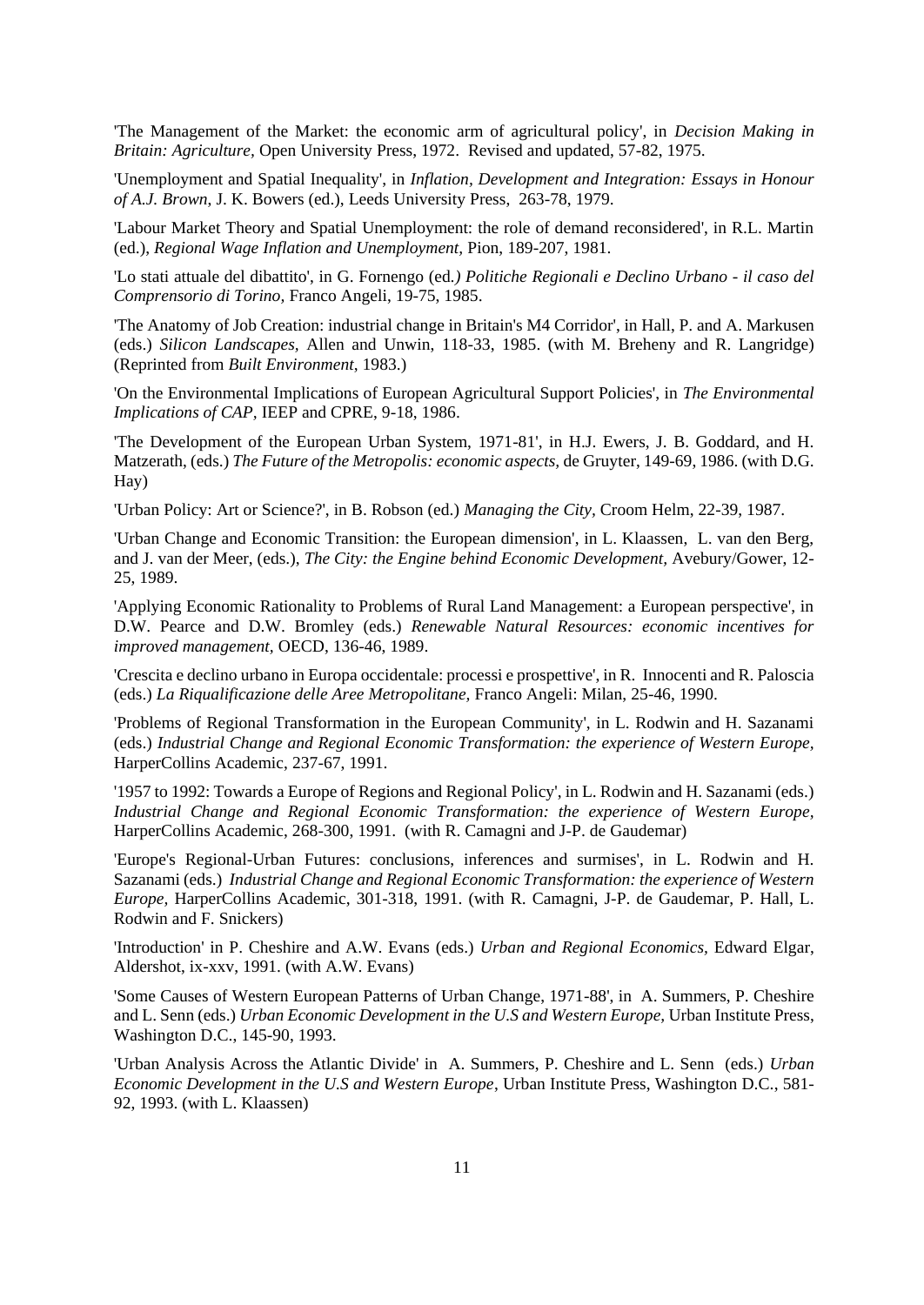'Aussichten für das wirtschaftliche Wachstum Frankfurts in einem europäischen Kontext', in A. von Hesler and E. Beigeordneter (eds.) *Ansichten zur Region*, Band 4, Frankfurt: Umlandverband Frankfurt/Region Rhein Main, 35-62, 1994.

'European Integration: the logic of territorial competition and Europe's urban system' in Brotchie, J. *et al* (eds.) *Cities in Competition,* Sydney: Longman, 108-26, 1995.

'Preface', in Cheshire, P.C. and Gordon, I.R. (eds.) *Territorial Competition in an Integrating Europe: local impact and public policy,* Aldershot: Avebury, ix-xv, 1995.

'Change and Spatial Specialisation within the South East's Economy', (with I.R. Gordon) in Cheshire, P.C. and Gordon, I.R. (eds.) *Territorial Competition in an Integrating Europe: local impact and public policy,* Aldershot: Avebury, 1-39, 1995.

'Economic Crisis and Urban Performance: 1970 to 1990 and beyond', in Pumain, D. and Saint-Julien, T. (eds. *Urban Networks in Europe,* Paris: John Libbey, 29-45, 1996.

'Convergence/Divergence in Regional Growth Rates: an empty black box?' in Armstrong, H.W. and Vickerman, R.W. (eds.) *Convergence and Divergence among European Regions,* London: Pion, 89- 111, 1995.

'European integration and regional responses', in M. Rhodes (ed.) *The Regions and the New Europe*, Manchester: Manchester University Press, 27-52, 1995.

'Analysis of European Cities and Regions: problems of quantitative comparisons', in Hantrais, L. and Mangen, S. (eds.) *Doing Cross-National Research: techniques and methods in the social sciences,* London: Pinter, 39-50, 1996. (with A. Furtado and S. Magrini)

'Testing Models, Describing Reality or Neither? Convergence and divergence of regional growth rates in Europe during the 1980s', in Peschel, K. (ed.) *Regional Growth and Regional Policy within the Framework of European Integration*, Heidelberg : Physica-Verlag, 36-65, 1996. (with G. Carbonaro)

'Evidence from Europe: The role of policy with special reference to Copenhagen/Kobenhavn' in C. Sørensen (ed.) *Empirical Evidence of Regional Growth: The Centre-Periphery Discussion*, Copenhagen: The Danish Ministry of the Interior 197-233*,* 1997.

'New Processes of Convergence and Divergence in the European Urban System', in Egeln, J. and H. Seitz (eds.) *Städte vir neuen Herausforderungen*, Band 28, ZEW Wirtschaftsanalysen, Nomos Verlagsgellschaft; Baden-Baden, 1998.

'Trends in Sizes and Structures of Urban Areas', Chap 35 in Cheshire, P.C. and E.S. Mills (eds.), 1339-73, 1999, Amsterdam: North Holland.

'Introduction: Applied Urban Economics', Chap 34 in Cheshire, P.C. and E.S. Mills (eds.), 1325-35, 1999, Amsterdam: North Holland. (with E.S. Mills)

'A Postscript: Ex-urbia or Islington?', in Summers, Cheshire and Senn (eds.), 569-94, 1999.

'Economic Indicators for European Cities: Why boundaries matter', in *The quality of Life in the Cities and Regions of the European Union, Indicators*, 109-21, 1999, Statistical Office of the European Commission, Luxembourg: Office for Official Publications of the European.

Una nuova fase dello sviluppo urbano nell'Europa occidentale?' in Guido Martinotti (ed.) *La dimensione metropolitana*, Bologna: il Mulino, 55-78, 1999.

'Urban Change in an Integrating Europe', in *Integration and Transition in Europe* (eds.) G. Petrakos, G. Maier and G. Gorzelak, 100-30, 2000, London: Routledge. (with F.E. Ian Hamilton)

'The Spatial Impact of Euroland and the Implications for Policy', in J.R. Cuadrado-Roura and M. Parellada (eds.), *Regional Convergence in the European Union*, Springer, 211-29, 2002. (with S. Magrini)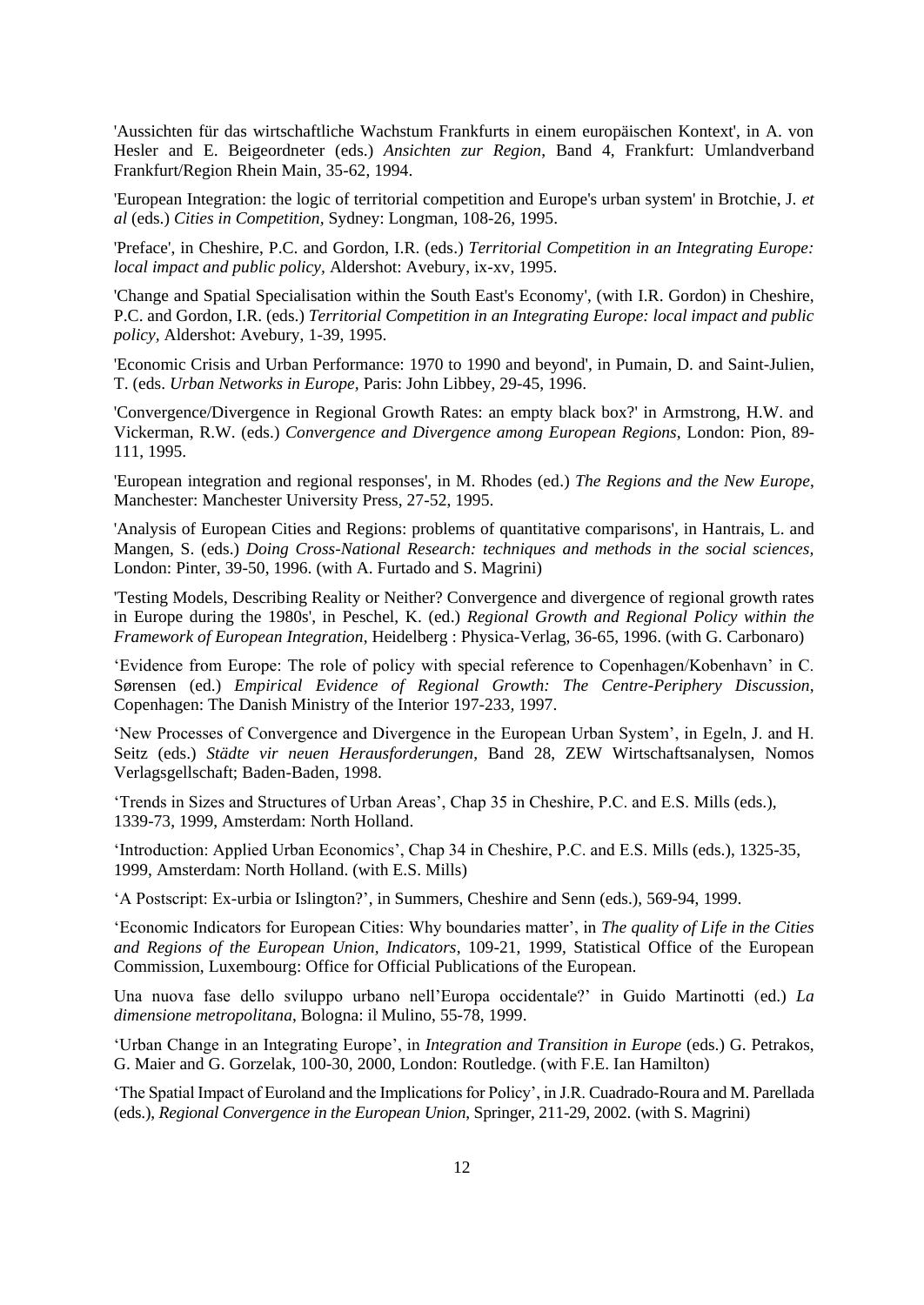'Counteracting the Counterfactual: New Evidence on the Impact of Local Policy from the Residuals', in Johansson, B., C. Karlsson and R.R. Stough (eds.), *Regional Policy and Comparative Advantage,* Edward Elgar, 209-39, 2002*.* (with S. Magrini)

'Taxes versus Regulation: the welfare impacts of policies for containing urban sprawl', in Dick Netzer (ed.), *The Property Tax, Land Use and Land Use Regulation*, Cheltenham: Edward Elgar, 147-72, 2003. (with S. Sheppard)

'Income inequality and residential segregation: labour sorting and the demand for positional goods', in R. Martin and P. Morrison (eds.) *Geographies of Labour Market Inequality*, London: Routledge, 83-109, 2003. (with V. Monastiriotis and S. Sheppard)

'Multifunction and Multiple Land Use, Policy and Market Failure', in Nijkamp, P., C.A. Rodenburg and R. Vreeker (eds.) *The Economics of Multifunctional Land Use*, Maastricht; Shaker Publishing, 65- 70, 2003

'Territorial Competition: Some Lessons for (Innovation) Policy' in Bröcker, J., D. Dohse and R. Soltwedel (eds.), *Innovation Clusters and Interregional Competition*, Springer, 331-346, 2003.

'Cities are not Isolated States' in Boddy, M. and M. Parkinson (eds.) *City Matters*, Bristol: The Policy Press, 2004. (with S. Magrini, F. Medda and V. Monastiriotis)

'Introduction of Price Signals into Land Use Planning: Are they applicable in China?', in Song, Y. and C. Ding (eds.) *Urbanization in China: Critical Issues in an Era of Rapid Growth*, Cambridge, MA: Lincoln Institute, 2007.

'Choosing Areas for Spatial Policy Interventions', in Song, Y. and C. Ding (eds.) *Smart Growth for China:* Cambridge MA: Lincoln Institute, 2008.

'Innovation, Dynamic Regions and Regional Dynamics', in Charlie Karlsson *et al.* (eds.) *New Directions in Regional Economic Development,* Berlin: Springer-Verlag, 1-33, 2009.

'Land Markets and their Regulation: The Welfare Economics of Planning', In H.S. Geyer (ed.) *International Handbook of Urban Policy*, Vol 2: *Issues in the Developed World*, Cheltenham: Edward Elgar, 120-51, 2009. (with W. Vermeulen)

Growing Urban GDP or Attracting People? Different Causes, Different Consequences', in Charlie Karlsson *et al.* (eds.) *New Directions in Regional Economic Development,* Berlin: Springer-Verlag, 291-316, 2009. (with S. Magrini)

'Spatial policies, planning and urban competitiveness: the particular case of London', in Johansson, B., C. Karlsson and R.R. Stough (eds.) *Innovation, Agglomeration and Regional Competition*, Cheltenham, Edward Elgar, 2009.

'Urban Growth drivers and Spatial Inequalities: Europe – A Case with Geographically Sticky People' in M. Gopinath and H. Kim (eds.) *Globalization and the Rural-Urban Divide,* Seoul, Seoul National University Press; pages 243-281, 2009. (with S. Magrini)

'Why Brussels needs a City-Region for the City', In P. van Parijs (ed.) *What does geography teach us about the future of Belgium's institutions?,* Re-Bel e-book No 7: University of Louvain la Neuve, 2010.

'Why do birds of a feather flock together? Social mix and social welfare: a quantitative appraisal' Chapter 2, in G. Bridge, T. Butler and L. Lees (eds.) *Mixed Communities: Gentrification by Stealth?*  Policy Press, pages 17-24, 2012.

'Are Mixed Communities Policies Evidence Based? A Review of the Research on Neighbourhood Effects', in M. van Ham, D. Manley, N. Bailey, L. Simpson and D. Maclennan (eds.) *Neighbourhood Effects Research: New Perspectives*, Springer, pages 267-94, 2012.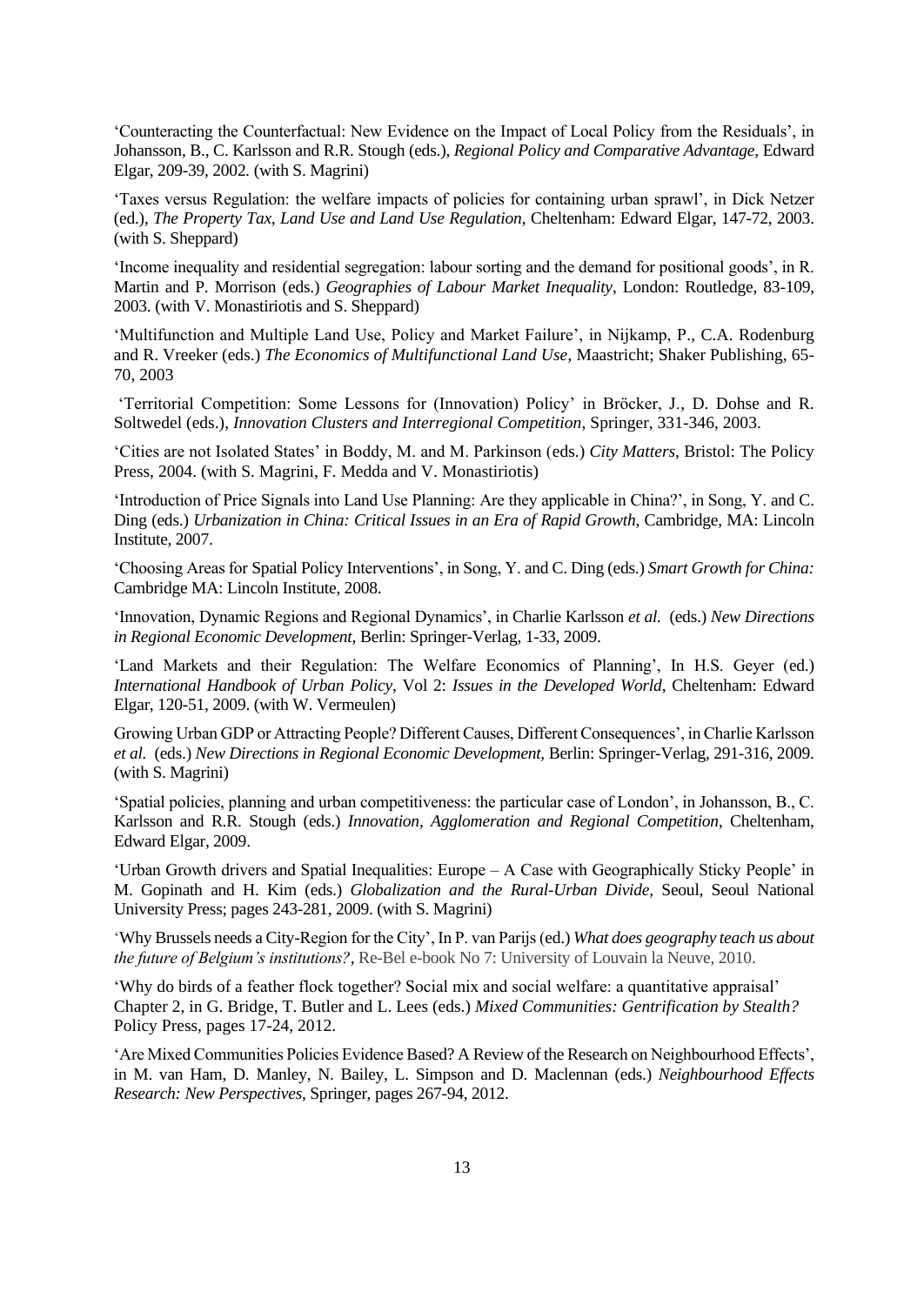'Kaupunkialueiden maamarkkinoiden säätelypolitiikasta ja sen epäonnistumisista' in H.A. Loikkanen, S. Laakso and I. Susiluoto (eds.) *Metropolialueen Talous: Näköulmia kaupunkitalouden ajankotaisiin aiheisiin*, Tampere: Tammerprint Oy, pages 405-32, 2012.

'Urban Growth Policies: the need to set realistic expectations', in J. [Klaesson,](https://ur.booksc.eu/g/Klaesson,%20Johan) B. [Johansson, and C.](https://ur.booksc.eu/g/Johansson,%20Börje)  [Karlsson](https://ur.booksc.eu/g/Karlsson,%20Charlie) *Metropolitan Regions: Knowledge Infrastructures of the Global Economy*, (2013)Springer Berlin Heidelberg DOI: 10.1007/978-3-642-32141-2\_5.

'Mobilità dei laureate, disparità regionali e attrattività urbana' in A. Bramanti e G. Gorla (eds) *Competitività territioriale, trasporti e politiche,* Milano: Egea pages141-179, 2014. (with G.Gorla)

'Decent Housing or Rigid Greenbelts?' in J. Manns (ed.) *Kaleidoscope City: Reflections on planning & London*, London: Birdcage Print, pages 160-68, 2014.

'High Expectations' CLADbook 2017, 174-181, 2016. (with G. Dericks)

'Measuring Affordability: Alternative perspectives' Forward to 14<sup>th</sup> Annual Demographia International Housing Affordability Survey: 2018 (with F.Carozzi and C.A.L. Hilber)

L'impatto dell'integrazione economica sul sistema urbano dei paesi della CEE, in R.Capello e L.Resmini (eds) *Teorie, modelli e metodi nelle scienze regionali* Vol II, pages 183-209, Milano, FracoAngeli, 2019. (with G. Gorla)

#### **Spatial Economics Research Centre: Discussion Papers**

*'Urban Growth Drivers in a Europe of Sticky People and Implicit Boundaries' P, Cheshire, S,* Magrini, November 2008, SERC Discussion Papers No 10.

*'Evaluating the Effects of Planning Policies on the Retail Sector: Or do Town Centre First Policies Deliver the Goods?*' P. Cheshire, C. A. L. Hilber, I. Kaplanis, January 2011, SERC Discussion Paper, No 66.

*'Land Use Regulation and Productivity – Land Matters: Evidence from a UK supermarket chain'*, P. Cheshire, C. A. L. Hilber, I. Kaplanis, August 2013, SERC Discussion Paper, No138.

*'Iconic Design' as Deadweight Loss: Rent acquisition by design in the constrained London office market'*, P. Cheshire and G. Dericks, January 2014, SERC Discussion Papers, No154.

*'Regulating Housing Vacancies Away? The Paradoxical Effects of Mismatch',* P. Cheshire, C. A. L. Hilber, H. R. A. Koster, July 2015, SERC Discussion Paper, No181.

*['Using Micro-Geography Data to Identify Town-Centre Space in Great Britain'](http://www.spatialeconomics.ac.uk/textonly/SERC/publications/download/sercdp0213.pdf),* P. Cheshire, C. Hilber, P. Montebruno and R. Sanchis-Guarner May 2017, SERC Discussion Paper No 213.

*['Social Tenants' Health: Evaluating the Effectiveness of Landlord Interventions'](http://www.spatialeconomics.ac.uk/textonly/SERC/publications/download/sercdp0219.pdf)*, P. Cheshire, S. Gibbons and J. Mouland August 2017 SERC Discussion Paper No 219.

'*Offices scarce but housing scarcer: estimating the premium for London office conversions'* P. Cheshire and K. Kaimakamis, June 2020, CEP Discussion Papers No 1701.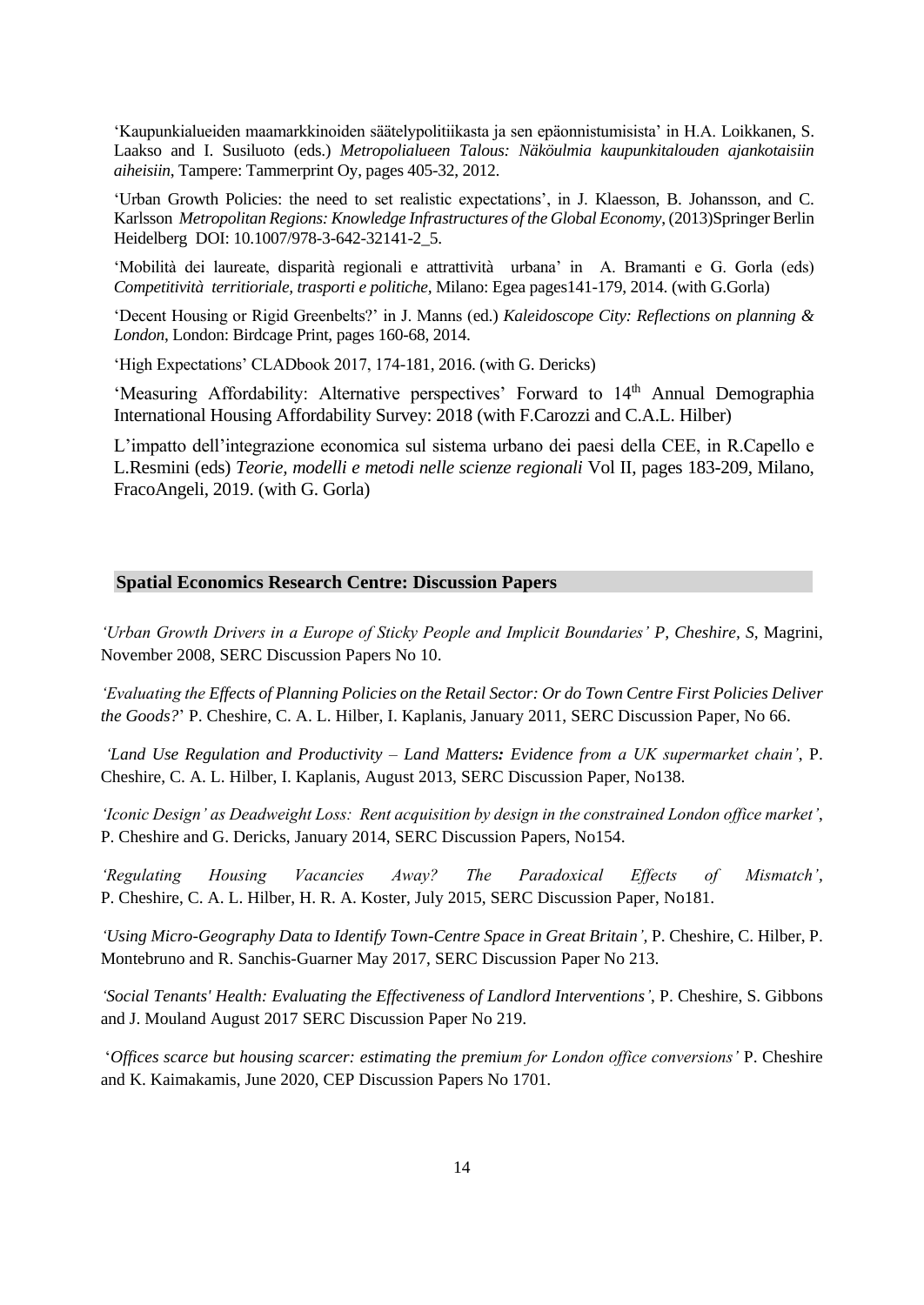#### **Selected Published Reports**

*Urban Problems in Europe: a review and synthesis of recent literature,* Luxembourg: Office of Official Publications of the European Communities, 1986, 80. (with D.G. Hay and G. Carbonaro)

*Regional Policy and Urban Problems in the Community,* Luxembourg: Office of Official Publications of the European Communities, 1988, 329. (with D.G. Hay and G. Carbonaro)

*Segregated Neighbourhoods and Mixed Communities: a critical analysis*, Joseph Rowntree Foundation, York, 2007, 43.

*Urban Land Market and Policy Failures,* commissioned discussion document for Foresight Land Use Futures Report: [http://www.bis.gov.uk/foresight/our-work/projects/published-projects/land-use](http://www.bis.gov.uk/foresight/our-work/projects/published-projects/land-use-futures/reports-and-publications)[futures/reports-and-publications,](http://www.bis.gov.uk/foresight/our-work/projects/published-projects/land-use-futures/reports-and-publications) 2010.

*The Greenbelt: A place for Londoners?,* London First, London, 2015, 20. (with J. Seeger and B. Stringer)

*Land Report, Oxford Housing Sprint, July 2019(with* F. Carozzi):<http://eprints.lse.ac.uk/102339/>

*Housing*, Centre for Economic Performance, Election Analysis, Paper EA051, LSE: CEP, Nov 2019 (with C.A.L. Hilber): UK Housing [Policies: Evidence from economic research](http://sut5.co.uk/sLJvCoOfseJyIbvaiYvbo6P08aLz9PH5qqj9r_v9qbbn4OGxsebi4OCu_OrZ3reUlZLG16TD1a7M2K2PiJ7BnIKX3ZWW2IKT3Mi9jIiccyQwRWBqcWlkZmtvKT9IanEhJyI6ZXJx)

*The pandemic and the housing market: a British story,* Covid-19 Analysis Series: CEP: London 2021 [The Pandemic and the Housing Market: A British Story,](https://cep.lse.ac.uk/pubs/download/cepcovid-19-020.pdf) (with C.A.L.Hilber and O. Schöni)

#### **Recent Plenary Lectures (since 2014)**

*Planning while ignoring markets - designing planes ignoring the laws of gravity,* to the Finnish Urban Studies Conference, Helsinki, 25 April 2019.

*Economics: Space matters*, to the Cambridge Society for Economic Pluralism, 19 November, 2018.

*Unaffordable home, empty houses and longer commutes: some unintended consequences of restrictive planning*, to The Whitehall Club, 8 November, 2018.

*Planning & Productivity: Space matters,* to HM Treasury Growth and Productivity Team, Sept 17, 2018.

*Broken market or broken policy? The unintended consequences of restrictive planning*, to NIESR/RICS/CaCHE Conference "The Broken Housing Market", 1 June 2018.

*Our housing crisis: 30 years in the making and made in Britain*? Housebuilder Legal Conference Gateley Plc, 9<sup>th</sup> November, 2017.

*Our housing crisis: 30 years in the making and made in Britain*? Countryside Properties, Directors' Away Day, 14 December, 2017.

*Positive Policies for Flourishing Flexible Cities*, to CUREMhorizante, Zurich, Switzerland, 29 October, 2017.

*Our housing crisis: made in Britain?* to Reform Club Economics and Current Affairs Group, 17 June 2017*.*

*Urban Growth: the roles of policy, planning and incentives*, to Construction Summit Peru - CONS 2017, 26 May 2017, Lima, Peru.

*How Should Land be Used and Governed? An economist's contribution*, to OECD Seminar series, New Approaches to Economic Challenges, May 10, 2017.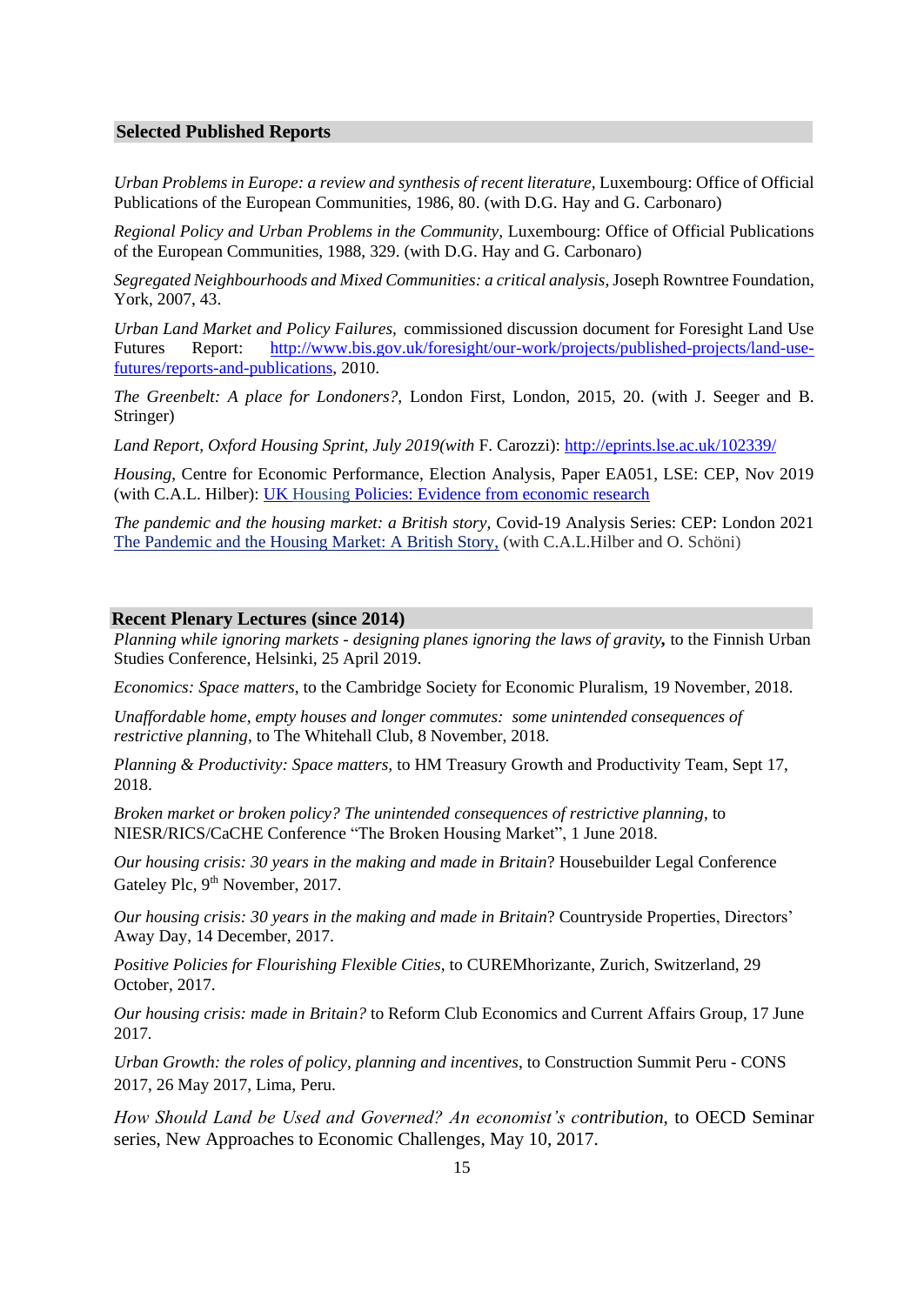*Planning Policies for Building Better Cities*, to conference on Economics & Land Use Planning in the Greater Golden Horseshoe, Toronto, Canada, 28 October 2016.

*What Urban Economics tells us about Policies for Building Better Cities;* Cámara Colombiana de la Construcción, Cartagena de Indias, Colombia, June 9 2016.

*'Bigger Cities - More Productive but Higher Cost: What Policy Could Do but Doesn't',* British Academy, Growing Cities, Divided Cities? , 27<sup>th</sup> January 2016.

*'What Urban Economics can tell us about Urban Policy',* General Meeting of RYM, Helsinki University, 15<sup>th</sup> November 2015.

'National Urban Development Policy: An Urban Economist's critique', 6<sup>th</sup> May 2015 Seminar on National Urban Development Policy, organized by Cámara Chilena de la Construcción, Santiago, Chile.

*'Land prices, incentives and popularity - the economist's perspective: Or why we really need more houses',* Conference to launch the Wolfson Prize, 28 Jan 2014.

*'Turning houses into gold - planning sacred cows re-examined: Or why the Greenbelt is not fit for purpose'*, Housing Market Intelligence Conference, Annual conference of the Housebuilders, 8 October, 2014

*'Price Signals: Invaluable for Guidance but not for Obedience'* National Planning Summit, 1 April 2014.

*'Housing and Regulations'*, ESRC/British Academy conference on 29<sup>th</sup> October 2014 on *UK Housing Policy: Defining the Challenge*

'*Greenbelt: White elephant? Or just a noose around London*?', London Society, 8th December 2014.

#### **Selected print media dissemination of research**

'Agriculture, Conservation and Amenity', *New Scientist*, April 1969.

'Farmers on a £450m Feather Bed'*, Sunday Times*, February 1970.

'Living with Unemployment', *The Guardian*, February 1975.

'Is it the Inner Urban Miasma that causes Unemployment?' *The Guardian*, November 1979.

'Onslaught on the countryside'*, New Society*, September 1983, pages 428-31. (Reprinted in *New Society Reader on the Environment*, Gower, 1986)

'Policy Brief: Agriculture', *The Economist*, November 15<sup>th</sup>, 1983.

'Building Mountains in the South East', *Town and Country Planning*, March 1984.

'The Frankfurt Effect, *The Economist*, June 1986.

Development Prospects for European Cities', *Town and Country Planning,* February 1987. (with P.G. Hall)

'Planning Policy and Access to Housing in the South East'*, ESRC Information Bulletin*, IB/7/89, November 1989.

'Why Brussels Stands Above the Rest', *The Economist*, June 1990.

'L'Evolution des Villes en Europe de L'Ouest au XXème Siècle', *Les Enjeux de L'Europe*, **2**, 1990, 31- 4.

'Why Nimbyism has sent British Planners Bananas', *The Guardian*, August 3<sup>rd</sup>, 1992.

'Why NIMBYism has gone BANANAs', *Estates Gazette*, May 29<sup>th</sup>, 1993.